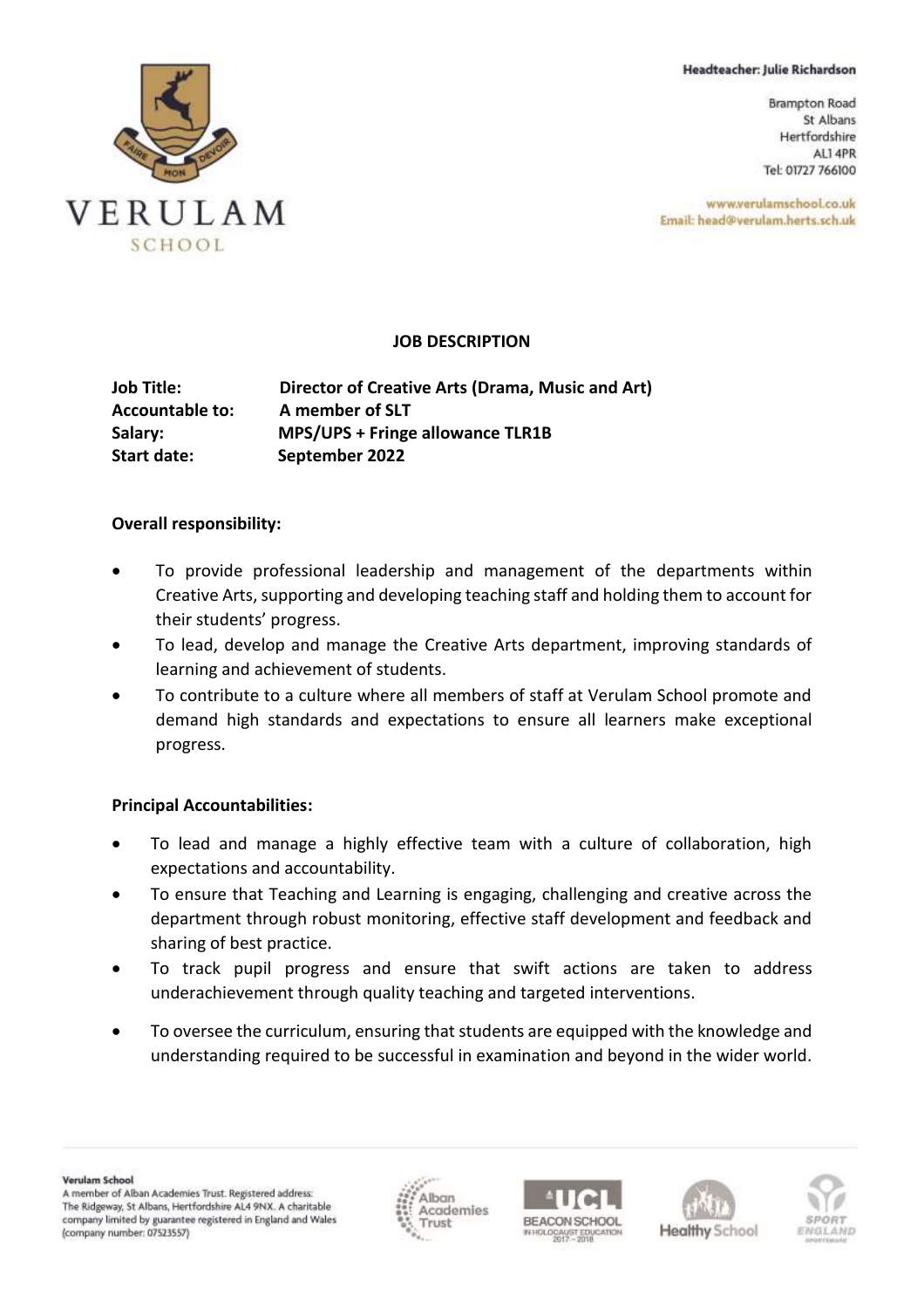- To produce annual department Self Evaluation and Improvement Planning, monitoring the impact of actions on the quality of education provided across the department.
- To ensure that line management and appraisal processes are robust and enable staff to develop into autonomous and highly competent practitioners.
- To ensure that you and staff in your department promote the school's core values of Excellence, Character and Respect and all school policy and procedure.
- To ensure that behaviour standards are high at all times through consistent implementation of the school's behaviour policy.

## **Main areas of responsibility:**

## **To lead and manage the team:**

- To ensure a co-ordinated approach to teaching, learning, and assessment, recording and reporting in line with whole school policies.
- To ensure a co-ordinated approach to the management of attendance and punctuality to lessons and behaviour in line with whole school policies.
- To ensure that the team has a consistent approach to work with all students including those with SEND/EAL so that all students make excellent progress.
- To ensure that the curriculum is planned meticulously so that there is a clear and coherent progression of knowledge and skills, tailored to provide optimum challenge to students of all abilities.
- To ensure that high quality enrichment activities are planned to enhance the core curriculum and provide opportunities to develop cultural capital and intellectual curiosity.
- To monitor and evaluate the effectiveness of the curriculum through data, observation and review of learning through books and schemes of learning.
- To keep abreast of new developments in the subject and disseminate relevant information to the team.
- To foster the development of the team through collaboration, shared planning and subject specific CPD so that all members of the team make a valuable contribution and have opportunities to learn new knowledge and skills.
- To be outward looking and learn from other high performing departments, forming beneficial links and partnerships.
- To ensure that students' work is regularly assessed, progress monitored, underachievers promptly identified and effective intervention implemented to close gaps.
- To liaise effectively with other teams within the school (Inclusion, Pastoral, other Faculties) to ensure that students are supported and enabled to achieve excellent outcomes.

Verulam School

A member of Alban Academies Trust. Registered address: The Ridgeway, St Albans, Hertfordshire AL4 9NX. A charitable company limited by guarantee registered in England and Wales (company number: 07523557)







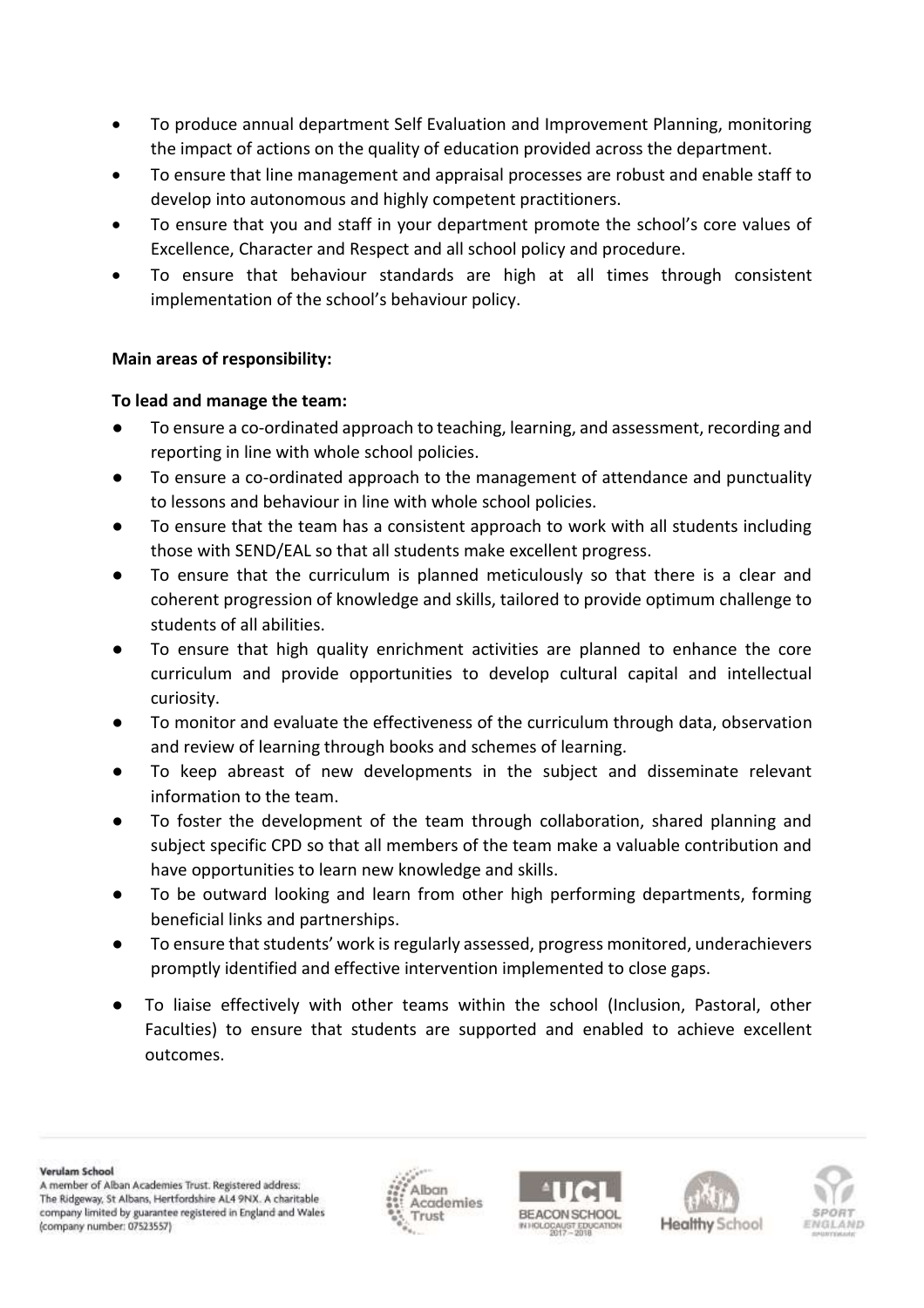- To ensure that school assessment structures have optimal impact on student learning and progress and that data led, precision teaching closes knowledge and skills gaps for students.
- To regularly review, compare and standardise assessments so that they are rigorously testing the key areas of knowledge and understanding expected at each stage of learning.
- To ensure accurate progress data is submitted by agreed whole school deadlines.
- To implement the school rewards system for celebrating student achievement, e.g. regular display of beautiful work, assembly citations, rewards and informing relevant parties in school and families.
- To work with the SLT person responsible for staffing to ensure that newly qualified teachers, student teachers and new staff are given appropriate advice and support.
- To support in the recruitment and induction of new staff into the department.
- To attend appropriate meetings and to provide opportunities for ideas/information to be fed back to and discussed with all team members.
- To convene team meetings and ensure notes of discussion and action are kept.
- To liaise with parents/carers, as and when appropriate, responding to enquiries, comments and informal complaints effectively
- To liaise with the SLT person responsible for timetable over staff deployment and timetabling.
- Undertake additional tasks as required from time to time to support the growth and operational requirements of the department/team.
- Participate in the regular review of this job description.
- Whilst every effort has been made to set down the main duties and responsibilities of the post, each individual task to be undertaken may not be identified. This job description is current at the date shown, but, in consultation with you, may be changed by the Headteacher to reflect or anticipate changes in the job commensurate with the grade and job title
- The post holder will be expected to work flexibly and carry out all duties in compliance with the school policies.

Whilst every effort has been made to explain the main duties and responsibilities of this post, each individual task undertaken may not be identified. Employees will be expected to comply with any reasonable request from a manager to undertake work of a similar level that is not specified in this job description.

All members of staff are required to comply with the general conditions of employment of school teachers as defined by the latest DfES Pay and Conditions Document.

Verulam School

A member of Alban Academies Trust. Registered address: The Ridgeway, St Albans, Hertfordshire AL4 9NX. A charitable company limited by guarantee registered in England and Wales (company number: 07523557)







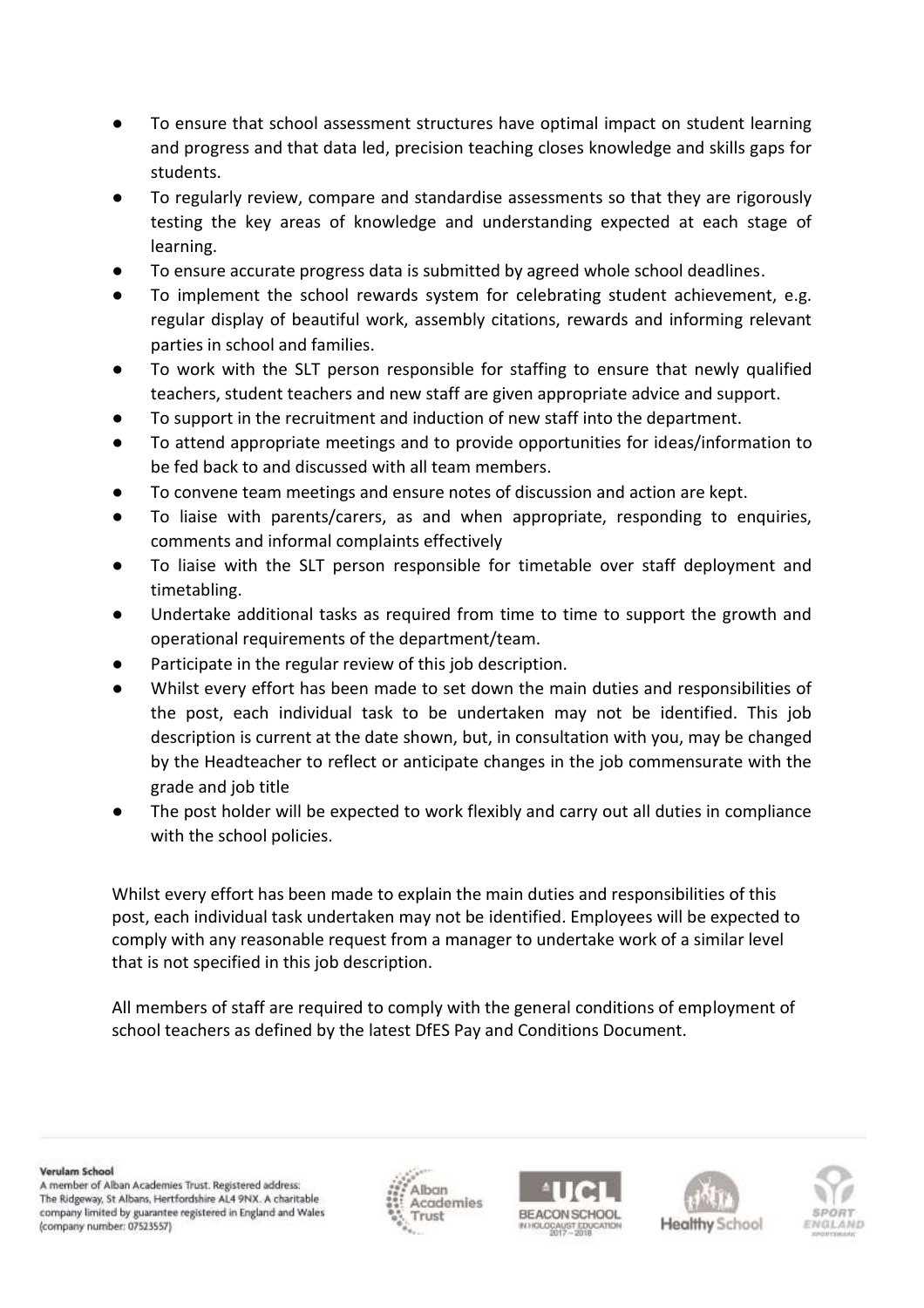| <b>Requirements:</b>                                                                                                    | <b>Assessment Criteria</b> |                            |                              |
|-------------------------------------------------------------------------------------------------------------------------|----------------------------|----------------------------|------------------------------|
| <b>Qualifications:</b>                                                                                                  | <b>Interview</b>           | <b>Application</b><br>Form | Lesson<br><b>Observation</b> |
| Education to good honours degree or equivalent plus<br>teaching qualification                                           |                            |                            |                              |
| Evidence of continuing professional development relevant<br>to the post                                                 |                            |                            |                              |
| <b>Experience:</b>                                                                                                      |                            |                            |                              |
| Successful experience of middle management in a<br>comprehensive school                                                 |                            |                            |                              |
| Successful involvement in planning, implementing and<br>evaluating initiatives to raise achievements                    |                            |                            |                              |
| Sustained successful experience as a classroom practitioner<br>across the age and ability range 11 to 19                |                            |                            |                              |
| Experience of working with data to promote learning and<br>achievement                                                  |                            |                            |                              |
| Experience of raising the achievement of diverse groups of<br>students across the ability range                         |                            |                            |                              |
| Evidence of leading and managing effective and significant<br>change across at least two key stages                     |                            |                            |                              |
| Experience of building productive relationships with staff,<br>students and parents and governors                       |                            |                            |                              |
| <b>Management and leadership skills:</b>                                                                                |                            |                            |                              |
| Success at motivating staff to raise students performance<br>and at enthusing them to develop new ideas and initiatives |                            |                            |                              |
| Ability to maintain effective working relationships at all<br>levels whilst demonstrating a flexible approach           | ●                          |                            |                              |
| Evidence of the ability to delegate, consult and be decisive                                                            |                            |                            |                              |
| <b>Requirements:</b>                                                                                                    | <b>Assessment Criteria</b> |                            |                              |

Verulam School

A member of Alban Academies Trust. Registered address:<br>The Ridgeway, St Albans, Hertfordshire AL4 9NX. A charitable<br>company limited by guarantee registered in England and Wales<br>(company number: 07523557)